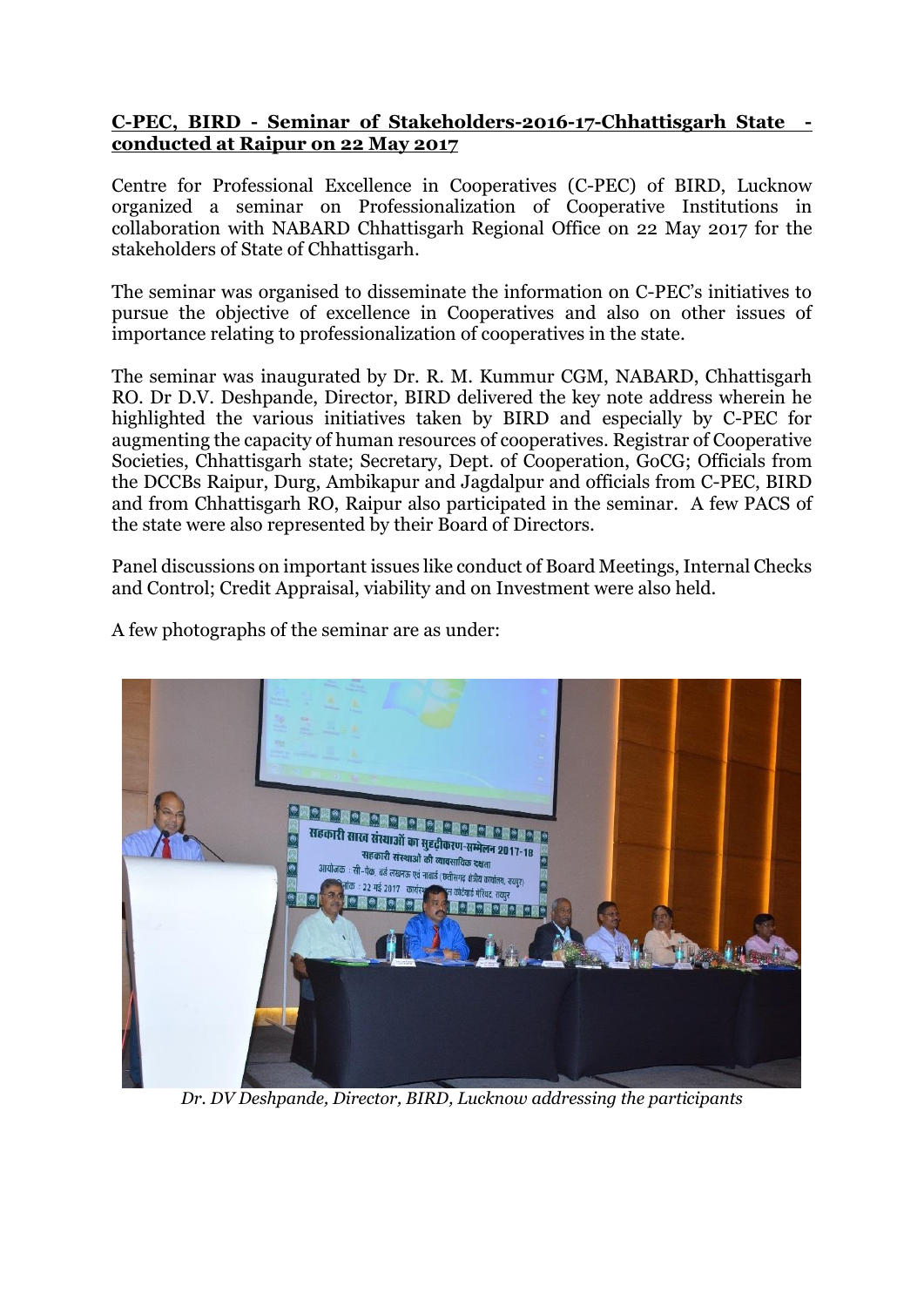

*Dr. RM Kummur, CGM, NABARD, Chhattishgarh RO addressing participants of the Seminar*



*Participants of the Seminar*